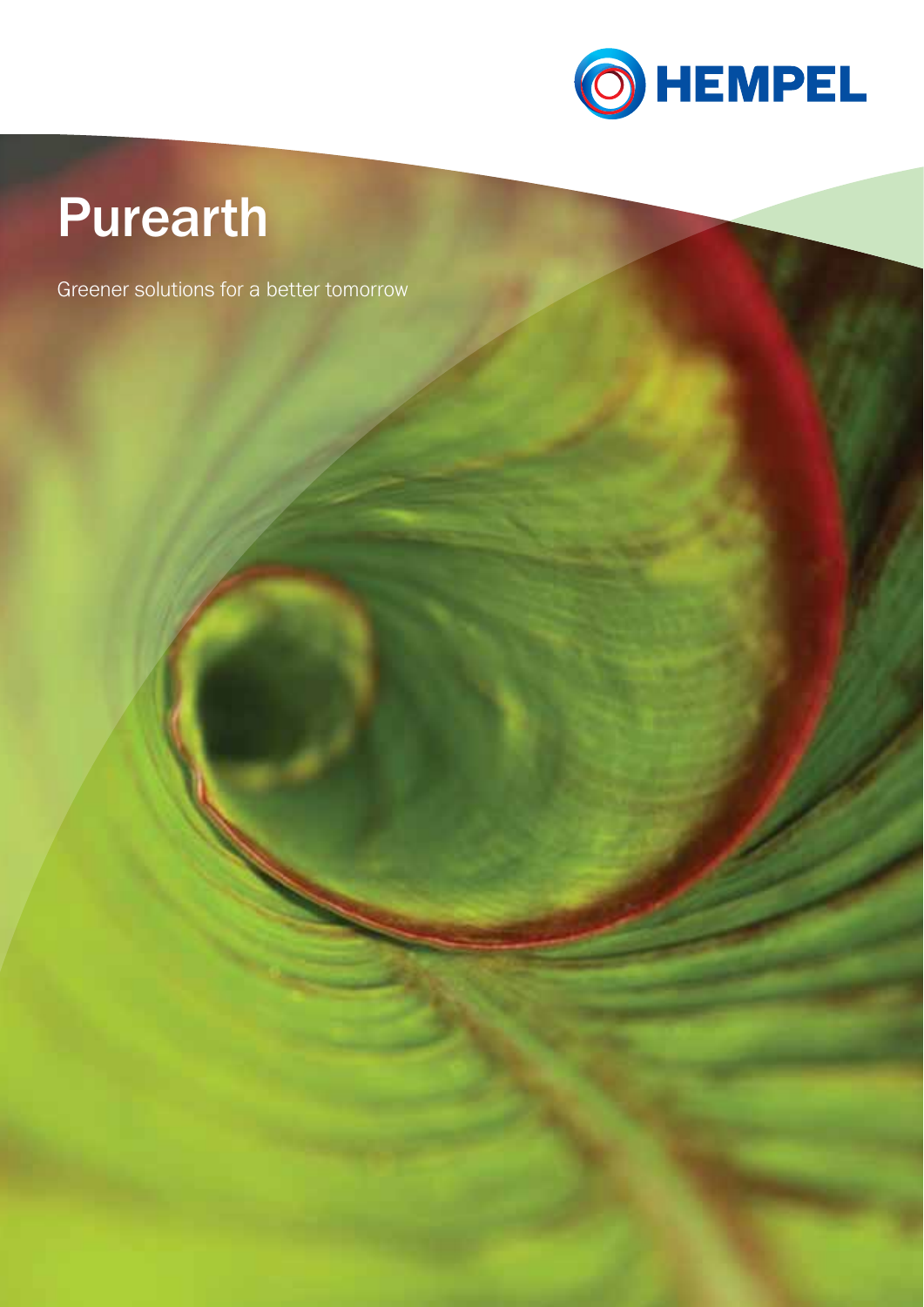# Painting our world greener

Environmental sustainability is at the heart of what we do.

We want every layer of our paint to contribute to a greener world.

We see ourselves as guardians of our customers' most valuable assets. From ships and bridges to wind turbines and homes, our coatings can be found around the world, protecting man-made structures from corrosion and helping make them more beautiful.

We believe that as a company, we can and should contribute to a better world. We put environmental sustainability at the heart of everything we do, from the way we design our products to how we produce them. But for us, environmental sustainability is not just about our own work. It is also about helping our customers improve their own environmental performance. So, whatever project we work on, we strive to provide our customers with solutions that help them reduce emissions, energy consumption and waste.

Here are some of the ways that we are working to make our world that little bit greener.

2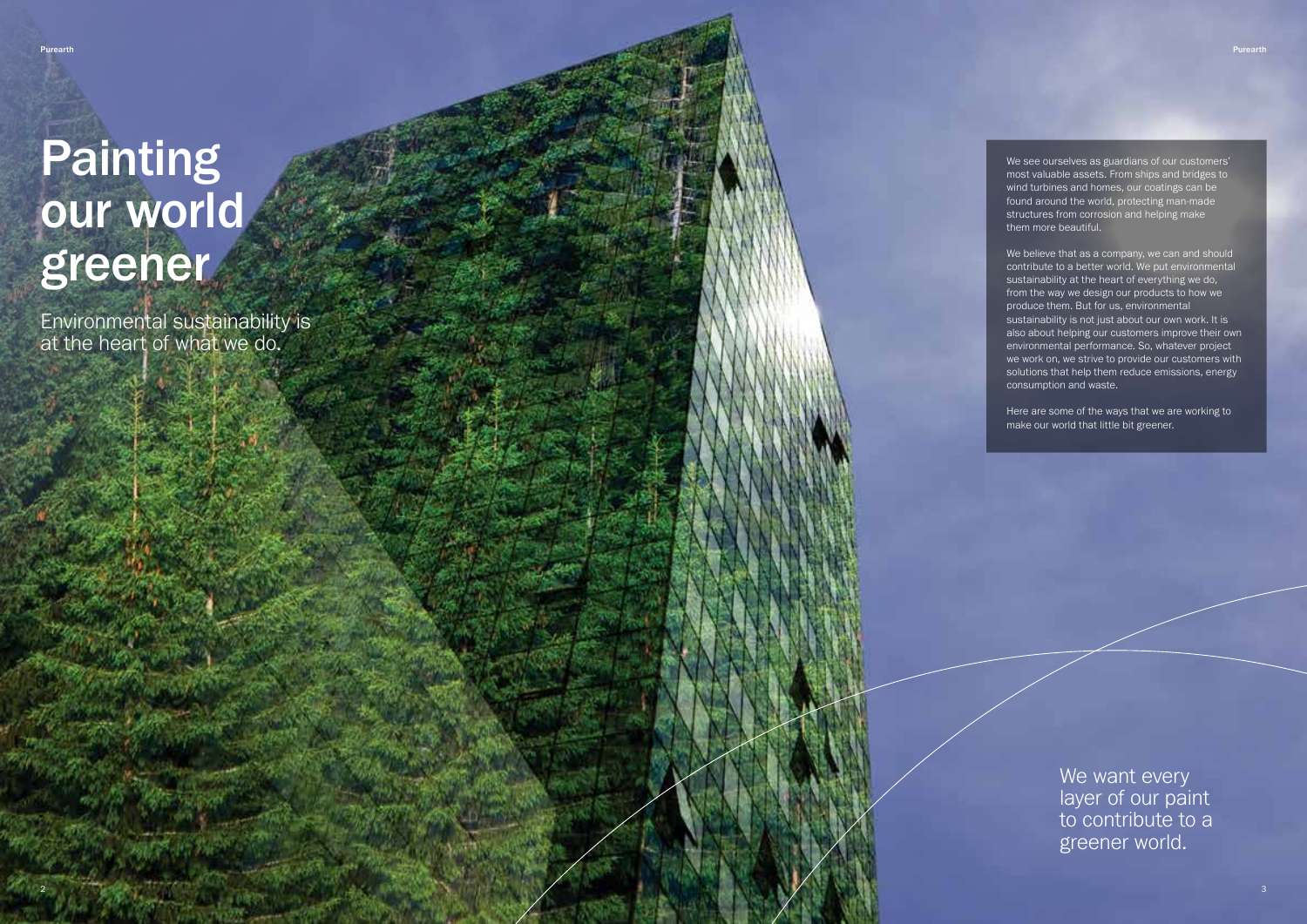### Our products are, by nature, sustainable as they prolong the service life of structures and equipment, and so help reduce their overall

environmental impact.

Over the years, we have developed many highly durable coatings that further extend the lifetime of the surfaces they protect and reduce the need for maintenance and re-coating. But we believe that a prolonged life

is not enough.

We focus on developing coatings that help both our customers reduce their impact on the climate and make good business sense. In the wind energy industry, for example, our two-coat system for wind turbine towers reduces drying times by approximately 30 per cent compared to equivalent three- coat solutions. This reduces bottlenecks to help wind tower manufacturers increase production throughput. But more importantly, it also cuts energy consumption in drying halls, lowers emissions and

reduces waste.



Of course, we are also continually working to reduce the environmental impact of our own operations. At our production facilities, for example, we salvage and re-use all recyclable waste, including chemical waste. If waste is not recyclable, we dispose of it in a socially responsible manner that limits its impact on the climate.

#### The amount of energy the world consumes has a direct impact on greenhouse gas emissions, especially carbon dioxide (CO<sub>2</sub>). We concentrate on developing advanced solutions that help our customers reduce the amount of energy they consume.

Our fouling control systems for ships' hulls, for example, improve the vessel's hydrodynamics and can reduce fuel consumption by up to 8 per cent. As large vessels can consume many tons of fuel a day, this can have a significant impact on its CO<sub>2</sub> emissions. If our Hempaguard hull coating was applied to the entire world fleet, it could reduce the fleet's CO<sub>2</sub> emissions by as much as 80 million tons a year. That's roughly equivalent to the yearly emissions of a

small nation.

We also produce energy-conserving products, such as Contex Thermoguard, an exterior wall coating that reflects solar energy in the infrared spectrum. When painted on buildings in the Middle East, Contex Thermoguard has proven to reduce air conditioning costs by an average of 5 per cent.

And, in order to reduce energy consumption from our own operations, we monitor energy use at all our production units and take measures to reduce energy consumption whenever possible.

## Reducing energy consumption

If our Hempaguard ® hull coating was applied to the entire world fleet, it could reduce CO 2 emissions by 80 million tons a year.



## **Climate**

4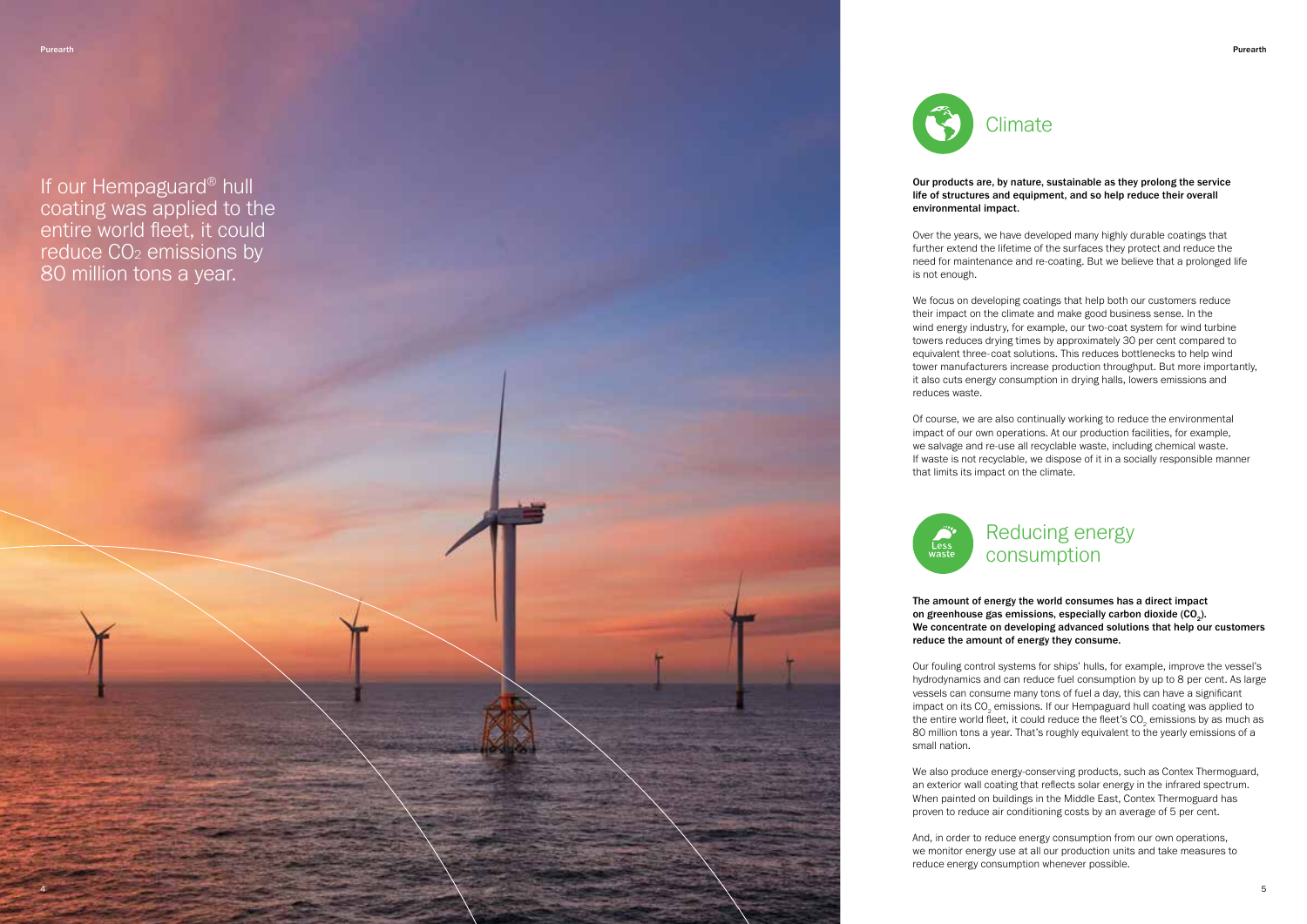Volatile Organic Compounds (VOCs) are frequently found in coatings and solvents, and during the evaporation process, these VOCs are released into the atmosphere. In large concentrations, some VOCs are harmful to human health and damaging to the environment. Reducing the amount of VOC in paints and coatings is an ongoing challenge.

We are committed to developing low-solvent waterborne products that contain minimal VOC. Topaz Zero, for example, is a range of interior coatings that contain no hazardous chemical compounds, but still provide a magnificent long-lasting finish and beautiful texture. We were also the first company to develop a fully waterborne coating system for shipping containers. Launched in 2010, Ecoboxcoat has proven to perform as well as, or better than, equivalent solvent-borne systems, and yet contains almost no VOCs.

In addition, each year we successfully reformulate a number of coatings to reduce VOC content even further.



Conventional paints and coatings often contain hazardous materials, such as lead, Alkylphenol Ethoxylates (APEs) and formaldehyde. We have made it a top priority to reduce harmful materials from our products as much as possible, and much of our research and development is committed to this end.

All our Decorative products are now lead-free, for example, and in 2015 we successfully phased out lead from our entire European product assortment. We also introduced a new lead-free tinting system for industrial and marine products and are committed to removing lead from all our products worldwide.



### Reducing hazardous materials

Topaz Zero contains no hazardous chemical compounds, but still provides a magnificent long-lasting finish and beautiful texture.

7

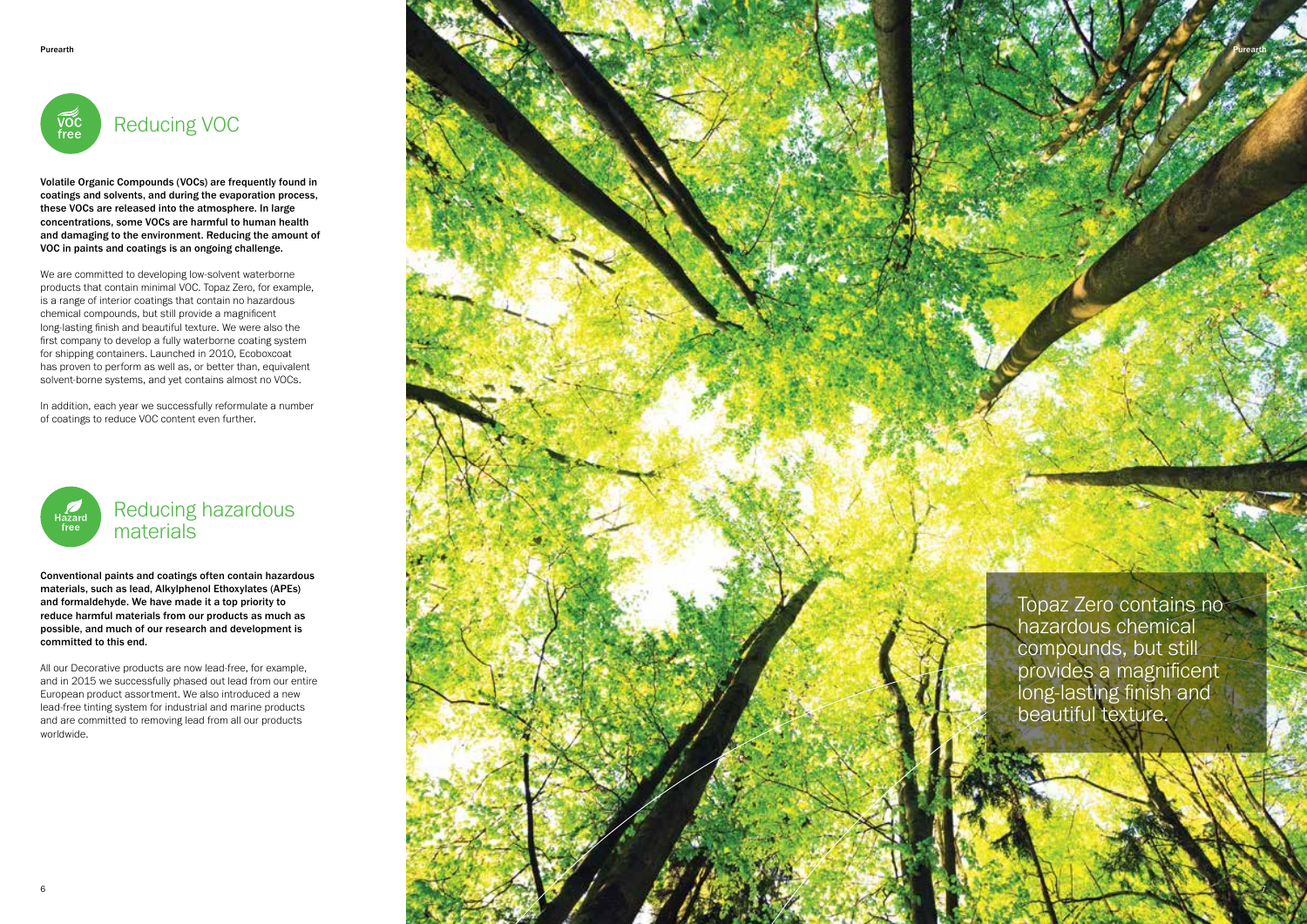Our founder J.C. Hempel was a visionary business leader and humanitarian who believed that a company has a responsibility to its staff, the environment and society in general. The company he founded has changed considerably over the last 100 years, but his guiding principles remain at the heart of everything we do – and we remain committed to conducting business with care for people, the environment and society.

We strive to work responsibly and ethically at all times, and we comply with all relevant laws and regulations in the countries and regions where we operate. But simply following legislation is not enough. Our goal is to drive sustainable business practices around the globe. To achieve this, we do what we believe is best for our customers, our employees and the wider world, and extend that through our corporate responsibility standards and policies to all our offices, suppliers and distributors, wherever they are in the world.

This commitment is central to our identity. We are proudly owned by the Hempel Foundation, which supports cultural, humanitarian and scientific causes around the globe. A significant part of the Foundation's work concentrates on educational projects for children in need. Through this work, the Foundation helps more than 55,000 underprivileged children around the world receive a better education, so they can build a better future for themselves, their families and their communities.



J.C. Hempel created the Hempel Foundation in 1948 and transferred all his shares to it, essentially putting ownership of the company into the hands of its employees. The Hempel Foundation remains the sole shareholder of the Hempel Group today. Its main objectives are to provide a sound economic base for the continued operations of our company and to ensure our work contributes to development around the world.

Read more at hempelfoundation.com



## Did you know?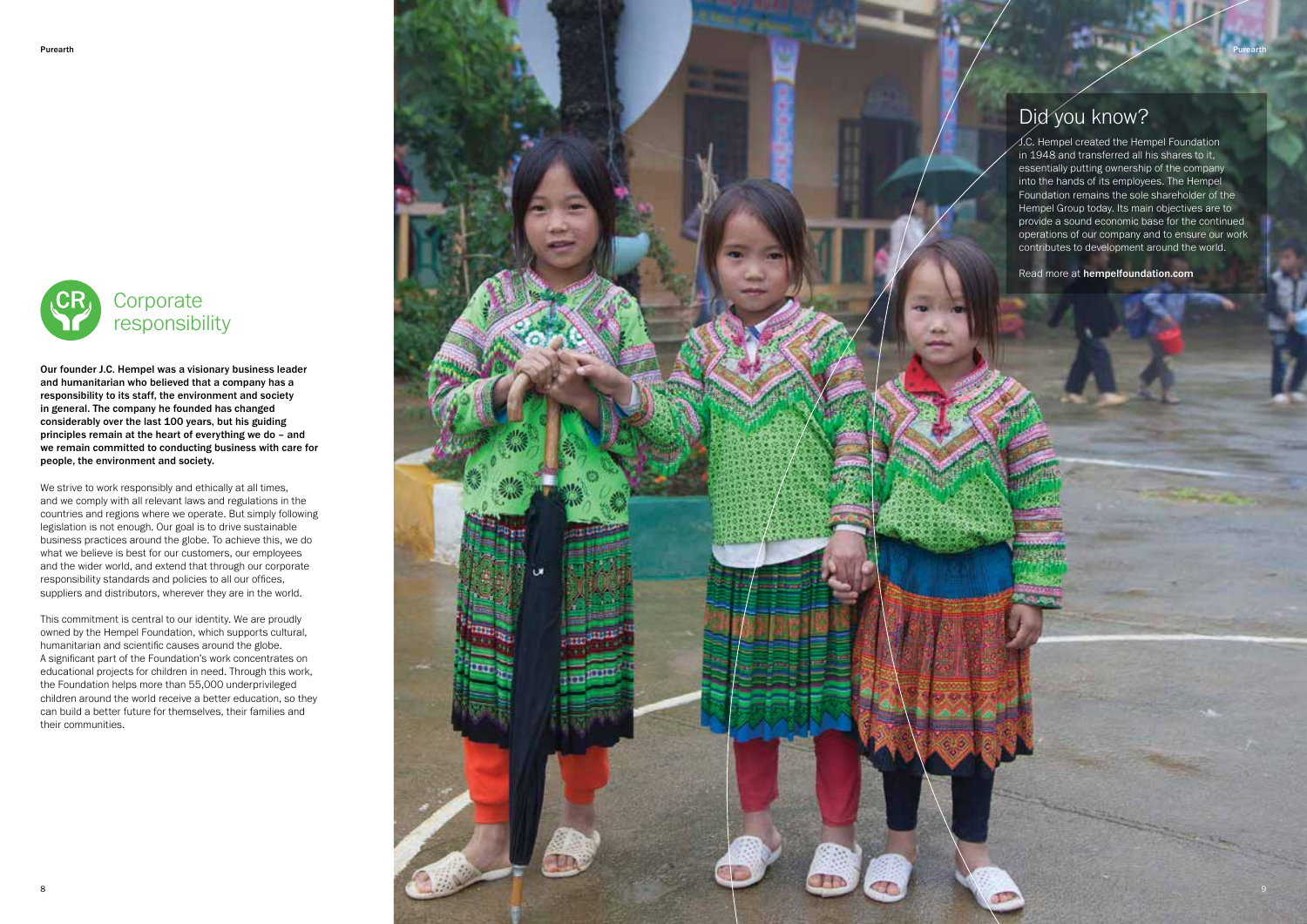## **Working** with us

Wherever you meet us – whether you are a customer, business partner, supplier or new employee – you know you are dealing with a company that has people at its heart.

We are a multicultural organisation with employees living and working in more than 80 countries – and we are fully committed to promoting diversity and equal opportunity wherever we work. Diversity and equal opportunity are the cornerstones of our business success. They stimulate creativity and innovation, and help create an enthusiastic workforce that is driven to develop smarter solutions for the wider world.

We pride ourselves on being a trusted and reliable business partner and we develop strong relationships with our customers, suppliers and distributors. Because, we believe that if we make the right decisions together, we can create for a greener and better tomorrow for us all.